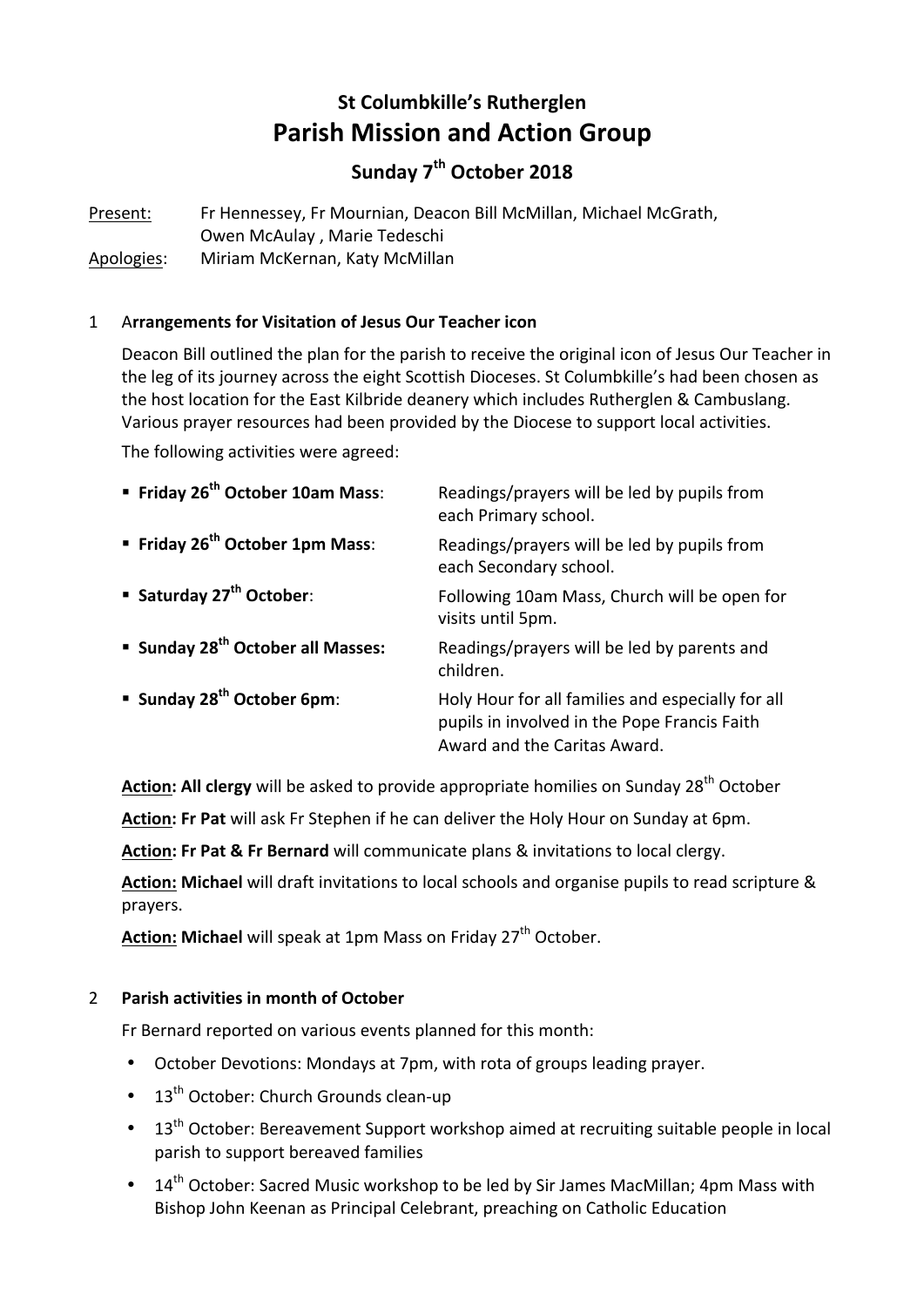#### 4 **Parish Groups**

- Fr Bernard reports that Young Adults Catechesis meetings were going well. He was using Bishop Robert Barron's 'Catholicism: the Pivotal Players' series to stimulate discussion. The group, which consisted mainly of people in their late 20s and early 30s, would discuss any follow-up activities, which might include more talks and /or trips.
- The Parish History group were continuing with their plans to update the Parish History book and to produce a DVD in time for 2020, the  $80<sup>th</sup>$  anniversary of the present Church building. They also wished to organise an Armistice social event to mark the  $100^{th}$ Anniversary of the end of WW1; this was earmarked for  $9<sup>th</sup>$  November in the Parish Hall.

#### 5 **Armistice Day**

Fr Pat referred to an invitation he had received through CAPIR to attend a Service of Remembrance in the Old Parish Church on Sunday  $11^{th}$  November, followed by tea in the Church Hall and a procession to the Cenotaph for a wreath-laying ceremony at 12.30pm. He suggested that a number of parishioners be invited to accompany him. IT was suggested that the Scouts should also be invited to participate.

**Action:** Fr Bernard will prepare a list for parishioners to sign up for this.

- There was discussion of ways in which Armistice could be marked during each Sunday Mass. In addition to appropriate Intercessory prayers being read, and a poppy wreath being brought forward with the Offertory Procession, a short period of silence should be announced at an appropriate time, possibly after Communion.
- **Action:** Owen will advise Music group at 10.30am Mass.

**Fr Bernard** will advise Music Ministry at 12 Noon and 4pm Mass.

**Fr Bernard** will speak to Marie Smith to ensure that Scouts / Cubs are sufficiently prepared to read scripture and/or prayers at 10.30am Mass.

**Marie** will prepare a poppy wreath.

#### 6 **Rutherglen Cemetery**

Final details have still to be agreed with Fr Frank Dougan in St Mark's regarding the date and time of the annual November Prayer Service held in Rutherglen Cemetery. It was suggested that consideration might be given to arranging an annual Mass in Rutherglen Cemetery, in the same way that Mass is celebrated in Linn and Dalbeth Cemeteries.

Action: Fr Pat to contact Fr Frank and local clergy about these points.

• The Parish Mass for those who have died in the past year (and for bereaved families & friends) will take place on Saturday  $10^{th}$  November at 10am. Tea will be provided in the Parish Hall afterwards.

**Action: Marie** to speak to Donald Campbell and Margret Devlin about catering.